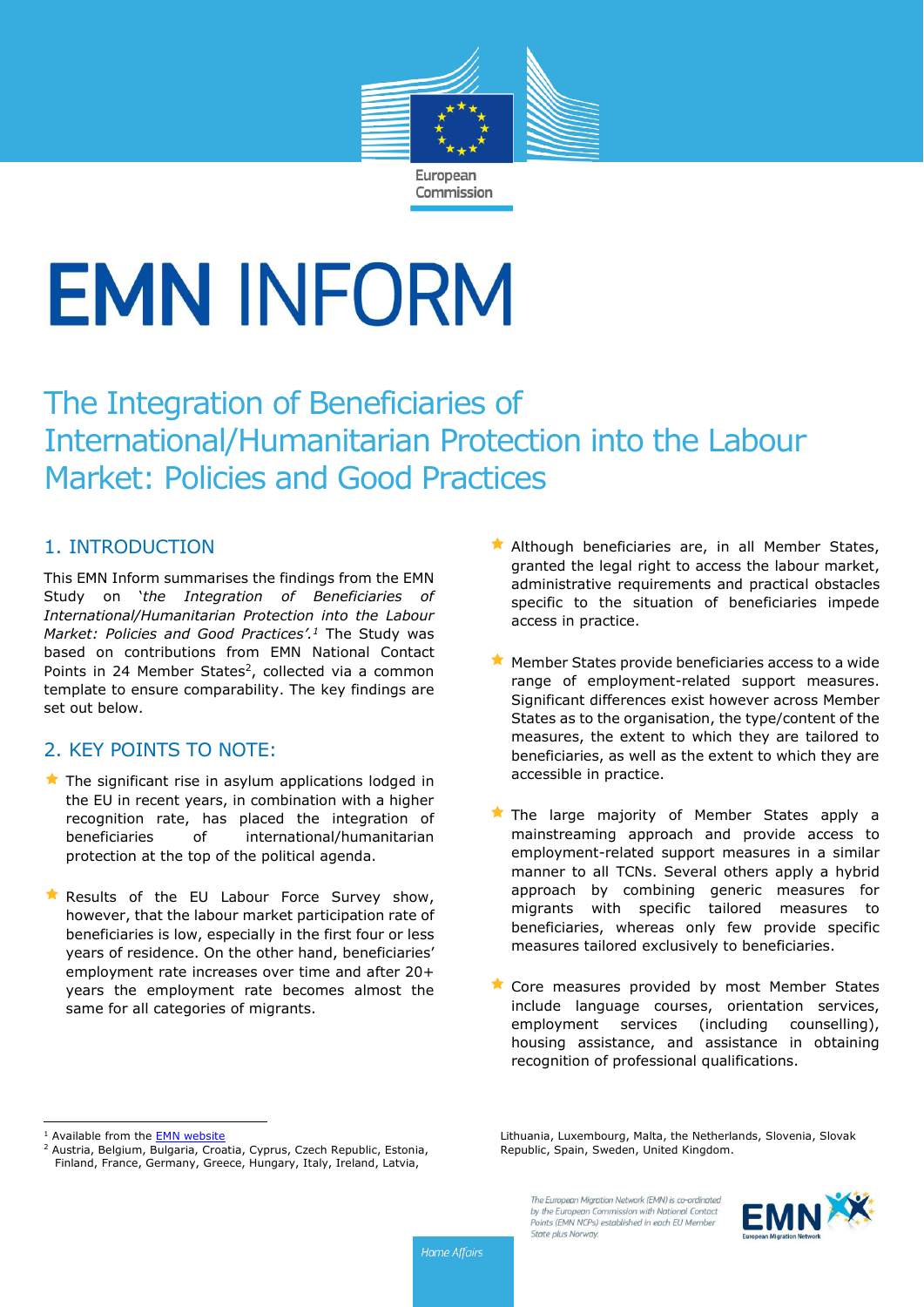The precise focus of these courses and nature of the services still differs significantly across Member States.

- $\star$  The majority of employment-related support measures are generic (i.e. similar as those offered to TCNs/nationals), but the Study crucially shows an increasing trend of policy initiatives to develop more tailored measures in response to the current migration/refugee crisis. Most of these have however yet to be translated into specific measures/practices in the coming years.
- **Good practices** in the provision of employmentrelated support measures include:
	- **- Linking language** learning **to the job market**;

- Providing **orientation services** with the aim to **directly support workplace integration**;

- Provision of **tailored** measures to facilitate beneficiaries' access to **education**;

- Provision of '**complementary' education** and training (**bridging courses**) specifically for beneficiaries or TCNs;

- Provision of **tailored vocational educational training**;

- Provision of employment **counselling** by a **wide range of actors** and in **different foreign languages**;

- Provision of **tailored** schemes for the **recognition of qualifications** and accreditation of prior learning, including tailored information and assistance;

- Provision of **additional/tailored housing assistance** to beneficiaries;

 Despite availability of a wide range of employmentrelated services, beneficiaries face numerous **obstacles to access** these in practice. Some employment-related support measures are not widely available to *all* beneficiaries (e.g. offered on a project basis, restricted to geographical areas etc.). Other factors which impede participation in support measures include financial costs (both direct and indirect), lack of language proficiency, low educational levels, lack of educational qualifications and/or documents to proof qualifications etc. Additionally, due to high financial and human resource costs, the **implementation** of support measures is in some Member States also **sub-optimal**.

 Certain **differences in the treatment** between the various categories of beneficiaries exist. The main difference between refugees and beneficiaries of subsidiary protection relates to the length of the residence permit with many Member States granting residence permits of shorter duration to beneficiaries of subsidiary protection. Also, beneficiaries of humanitarian protection are in some Member States subject to more administrative conditions in comparison to refugees/beneficiaries of subsidiary protection.

## 3. AIMS OF THE STUDY

The overall aim of the Study was to present a comparative analysis of Member States' policies and practices to facilitate the labour market integration of beneficiaries of international/humanitarian protection.

The Study addresses:

- Labour market access rights in legislation as well as in practice;
- The availability and type of employment-related support measures;
- Identification of good practices and obstacles in Member States' policies and practices to realise labour market access and participation of beneficiaries;
- Differences in the treatment of the different statuses (refugee, beneficiary of subsidiary protection, humanitarian protection).

## 4. BACKGROUND/CONTEXT TO THE **STUDY**

Why is labour market integration of beneficiaries so important (background/context to the Study)?

Labour market integration is a key concern for beneficiaries, Member States and a successful EU, including an effective protection system for beneficiaries of international protection. From the perspective of refugees, having a job is one of the most important factors for successful integration as it fosters feelings of pride to provide for oneself, facilitates acceptance by the wider society, and supports refugees with other dimensions of integration. From the perspective of Member States, labour market participation of beneficiaries can also reduce costs associated with the welfare system. In a context of ageing populations and labour shortages, Member States also face the challenge to make optimal use of the labour force present on their territory.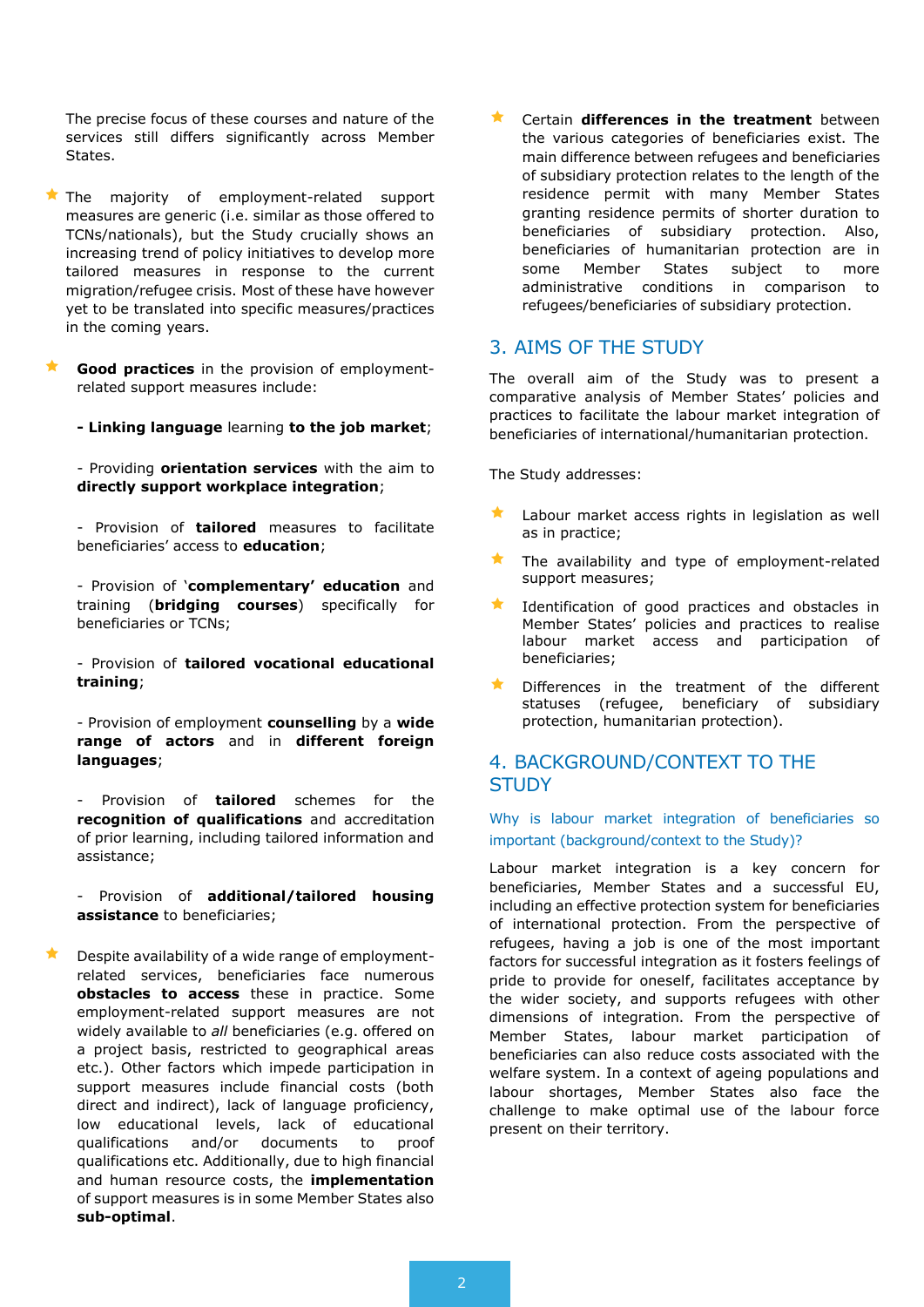Most crucially, the current context with migratory challenges and the growing number of beneficiaries also underlines the importance of labour market integration of refugees. The EU Action Plan on the integration of third-country nationals underlined this when it stated: "national economic and social policies will need to cater for the recent inflow of third-country migrants and refugees. This will be a challenge for many Member States, but with the right conditions […] it is also an opportunity, especially for Member States undergoing demographic changes. That includes on the economic front as evidence shows that third-country nationals have a positive fiscal net contribution if they are well integrated in a timely manner, starting with early integration into education and the labour market<sup>3</sup>".

## How is the EU currently faring when it comes to labour market participation of beneficiaries of international protection?

Statistics on labour market participation of beneficiaries are scarce and very little empirical research has been done. Nevertheless, the 2014 European Union Labour Force Survey indicates that participation rates of beneficiaries are low (only 27%) in the first four or less years of residence, but that these increase over time. After 20+ years of residence the employment rate becomes almost the same for all categories of migrants. Moreover, most Member States indicated that those beneficiaries who do secure employment usually work below their qualification level and hold low-skilled/lowpaid jobs of temporary nature. This illustrates that more could and should be done to ensure more effective labour market integration of beneficiaries.

# 5. LABOUR MARKET ACCESS RIGHTS IN LEGISLATION AND PRACTICE

To what extent are beneficiaries confronted with obstacles (in legislation and in practice) when accessing the labour market?

As required by the recast Qualification Directive (QD), all Member States grant beneficiaries of international protection the **legal right to employment**. Although the recast QD requires Member States to "immediately" authorise beneficiaries access to the labour market, **in practice**, certain **administrative conditions** first have to be met. For example, all Member States except Croatia require beneficiaries to be in possession of a residence permit, whereas some (AT<sup>4</sup>, BE<sup>5</sup>, EL<sup>6</sup>, ES, MT, SE) also require a separate work permit. Whilst the procedure including the length of time it takes to obtain such documents differs per Member State, requirements such as these can **delay the process** of accessing the labour market. In Spain and Sweden however

 $\overline{a}$ 

beneficiaries apply and are issued the residence and work permit at the same time (in one single procedure), thereby avoiding additional administrative delays.

Next to administrative conditions, beneficiaries also face **practical obstacles** to access the labour market owing to their specific circumstances and experiences of persecution and harm resulting from the loss of protection from their own state and their flight to Europe. These include, in particular, psychological and physical distress, lack of documentation proving qualifications, lack of a social network, lack of language proficiency, etc. As a result, beneficiaries are in a more disadvantageous position to access the labour market vis-à-vis immigrants (and of course nationals). Such practical obstacles underline the importance of **employmentrelated support measures** and provide a strong argument for the necessity of **tailoring** measures to the **specific situation of beneficiaries**.

# 6. EMPLOYMENT RELATED SUPPORT **MEASURES**

#### Do Member States offer beneficiaries access to employment-related support measures?

In line with the recast QD, all Member States provide beneficiaries access to a wide range of employmentrelated support measures. Significant differences exist however across Member States as to the organisation, the type/content of measures, the extent to which they are tailored to beneficiaries as well as the extent to which they are accessible in practice.

#### How are employment-related support measures organised?

In all Member States, employment-related support measures for beneficiaries form part of labour market integration policies for *migrants*. Within this broader framework, **different organisational approaches** exist as to how Member States make such measures available to beneficiaries. Whereas the majority of Member States (BE, BG, CY, EE, EL, FI, IE, LU, LV, MT, SK, UK) apply a mainstreaming approach and provide access to measures in a similar manner to TCNs, several others (AT, DE, ES, FR, HU, NL, SE) apply a hybrid approach by combining generic measures for migrants with specific tailored measures to beneficiaries, whereas only a few (CZ, IT, LT, SI) provide specific measures tailored exclusively to beneficiaries.

 $3$  COM (2016) 377 final

<sup>4</sup> Depending on the residence permit granted, some beneficiaries of humanitarian protection may need a work permit. This obligation does not apply to refugees or beneficiaries of subsidiary protection.

<sup>&</sup>lt;sup>5</sup> BE requires beneficiaries of subsidiary protection to be in possession of a work permit, whereas this obligation does not apply to refugees. <sup>6</sup> Until 3rd April 2016 when a new law was passed on asylum and migration which abolishes the requirement for a work permit.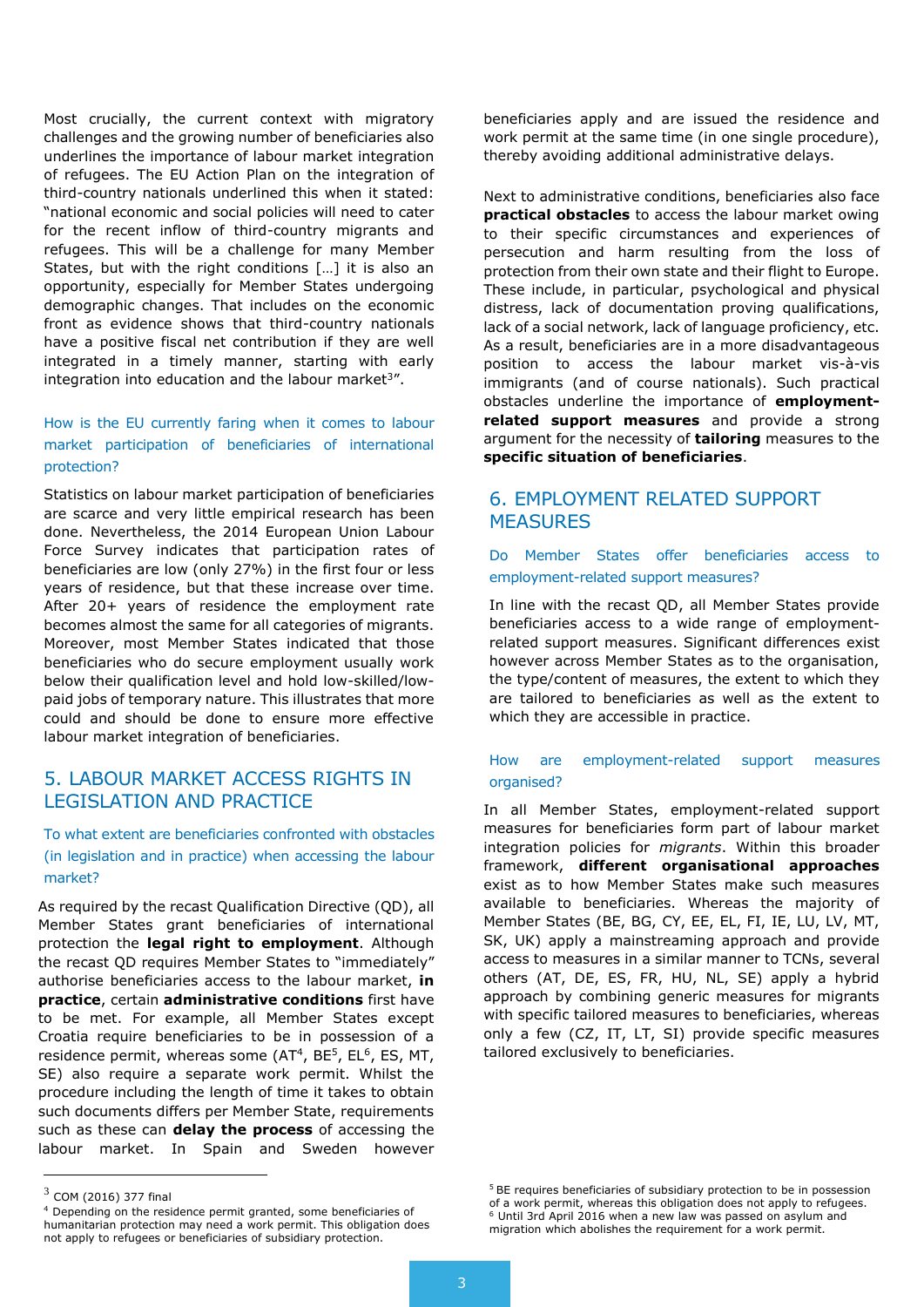#### What type of employment-related support measures are available?

A wide range of **different types of employmentrelated support measures** are offered across Member States. Core measures provided by most Member States include language courses, orientation services, employment services (including counselling), housing assistance, and assistance in obtaining recognition of professional qualifications. The exact focus of the courses, and nature of services provided by each Member State differs significantly. Additional support measures provided by some include outreach to potential employers (e.g. EE, ES, SE), access to internships/apprenticeships (e.g. AT, EE, ES, SE), training on social/professional skills (e.g. EE, LT, LV, SE) etc.

#### Are employment-related support measures tailored to the specific needs of beneficiaries of international protection?

The review of a selection of employment-related support measures shows that the large majority of employmentrelated support measures are **not specific to beneficiaries**, but are available in general to all thirdcountry nationals and/or nationals. This is especially the case with language courses<sup>7</sup>, access to education<sup>8</sup> and guaranteed minimum income<sup>9</sup>. In contrast, the provision of tailored measures was more frequently identified for orientation services<sup>10</sup>, recognition of qualifications<sup>11</sup>, counselling<sup>12</sup> as well as access to housing<sup>13</sup>.

The Study crucially shows an increasing **trend** however across Member States to develop **more tailored measures** in response to the current migration/refugee crisis. Most of such initiatives are still in exploratory stages (i.e. establishment of Task Forces, working groups) and have yet to be translated into specific measures/practices.

## 7. GOOD PRACTICES AND OBSTACLES

Can any good practices be identified in the provision of employment-related support measures?

Several **good practices** for the provision of employment-related support measures could be identified, including:

- **Linking language** learning **to the job market** to increase the likelihood that learning supports employment;
- Providing **orientation services** with the aim **to** directly **support workplace integration** in order to help the beneficiary to prepare for the workplace;

l

- Provision of **tailored measures** to **facilitate beneficiaries**' **access to education**, e.g. by financial assistance or exemption from course fees, guidance during studies etc.;
- Provision of "**complementary education and training**" specifically for beneficiaries or thirdcountry nationals (e.g. on the job-training) as a means of acquiring additional learning and getting qualifications recognised;
- **Reference 1 Findom Provision of tailored vocational training** which help to increase participation rates of beneficiaries of international protection;
- Provision of (employment) **counselling** by a **wide range of actors** and in **different foreign languages** to ensure an optimal level of services;
- Provision of **tailored schemes** for the **recognition of qualifications** and **accreditation of prior learning**, including tailored information and assistance to beneficiaries to identify and access suitable schemes.

## To what extent do obstacles impede access to and participation in employment-related support measures?

None of the Member States were able to provide statistics on the number of beneficiaries who participate in employment-related support measures. However, what is clear from the Study is that **obstacles** to access employment-related support measures are numerous and common in all Member States. Most importantly, some employment-related support measures are not widely available to *all* beneficiaries, for example because they are offered on a project-basis, are only offered in certain geographical areas, or are simply restricted to a certain number of beneficiaries. Other factors which impede participation in support measures include:

- **Financial costs** (direct and indirect) to participate in e.g. language courses, education, vocational educational training, recognition of qualifications etc.;
- Insufficient level of **language proficiency**, which was identified as an obstacle to access orientation services, education, vocational educational training;
- Low **educational levels** which are an obstacle to access e.g. language courses and vocational educational training;
- Lack of **credible documents to prove qualifications** which is in particular an obstacle to access further education and certain occupations;

 $<sup>7</sup>$  Tailored measures identified in three Member States.</sup>

<sup>8</sup> Tailored measures in four Member States.

<sup>&</sup>lt;sup>9</sup> No tailored measures.

<sup>&</sup>lt;sup>10</sup> Tailored measures in seven Member States.

<sup>&</sup>lt;sup>11</sup> Tailored measures in 11 Member States.

<sup>&</sup>lt;sup>12</sup> Tailored measures in 15 Member States.

<sup>&</sup>lt;sup>13</sup> Tailored measures identified in 13 Member States.